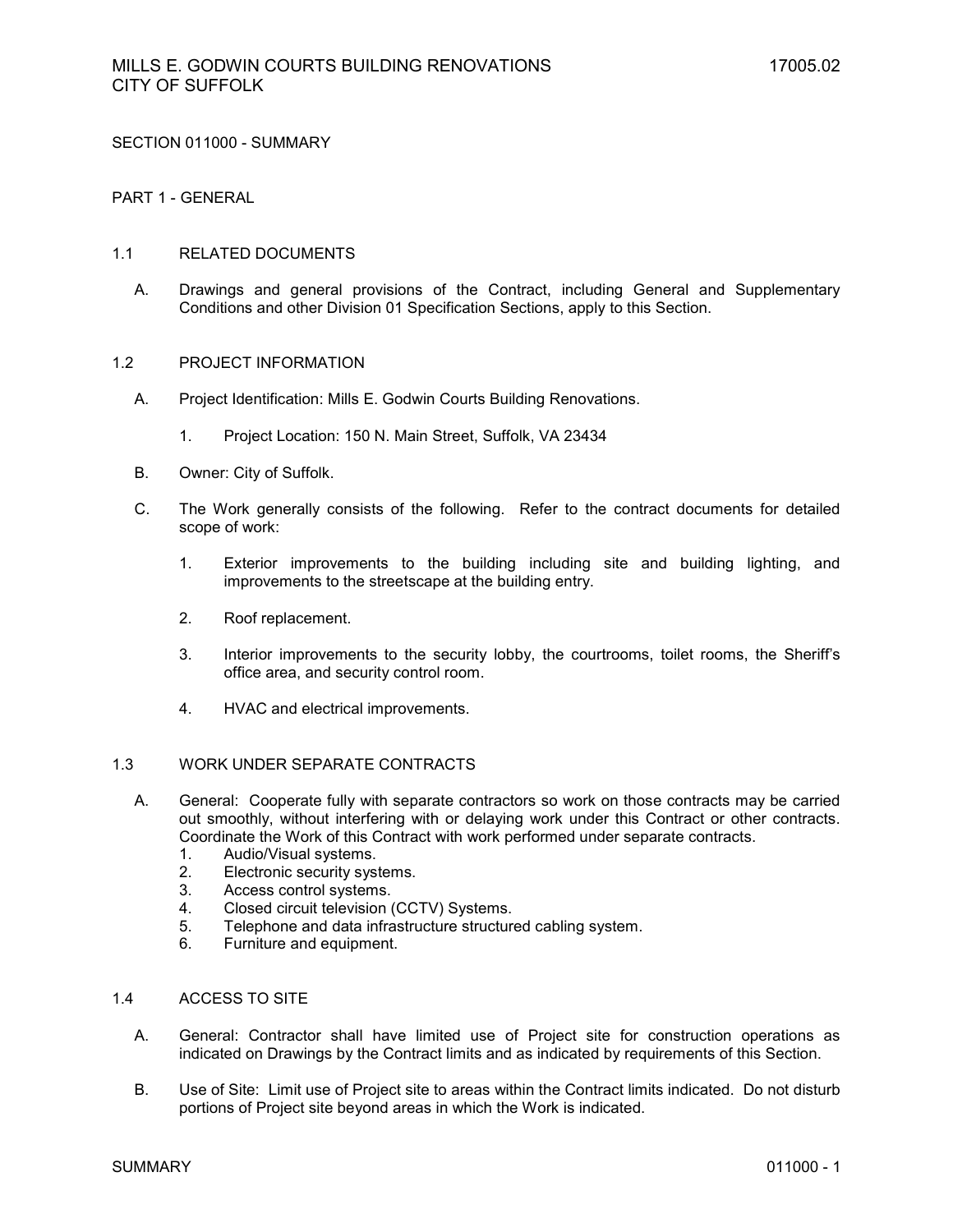- 1. Driveways, Walkways and Entrances: Keep driveways and entrances serving premises clear and available to Owner, Owner's employees, and emergency vehicles at all times. Do not use these areas for parking or storage of materials.
	- a. Schedule deliveries to minimize use of driveways and entrances by construction operations.
	- b. Schedule deliveries to minimize space and time requirements for storage of materials and equipment on-site.

## 1.5 WORK RESTRICTIONS

A. Work Restrictions, General: Comply with restrictions on construction operations. 1. Comply with limitations on use of public streets and with other requirements of authorities having jurisdiction.

- B. On-Site Work Hours: Work shall be generally performed inside the existing building during normal business working hours of 7:00 a.m. to 5:00 p.m., Monday through Friday, except otherwise indicated below:
	- 1. Work at the main Lobby Entry doors shall take place during weekday evenings and Saturday-Sunday. The Contractor shall provide a temporary security partition as indicated on the drawings, until the new storefront entry and hardware is installed..
	- 2. Work at the Security Screening and queuing area shall take place during weekday evenings and Saturday-Sunday.
	- 3. Work at the main Lobby Vestibule shall take place during normal business working hours. The Contractor shall provide a temporary partition to separate the work area from the remainder of the Lobby.
	- 4. Work at the Security Control Room and Detention Area shall take place during weekday evenings and Saturday-Sunday. The work at the detention area and the new security partition shall be completed first. The work at the Security Control Room shall be completed after the Detention Area work is completed.
	- 5. Work at the Sheriff Administration Office Reception (Room #117) shall take place during weekday evenings and Saturday-Sunday. All other work in the Sheriff Administration Office shall take place during normal business hours.
	- 6. Work at the new Judges Chamber (rooms #308 and #309) shall take place during weekday evenings and Saturday-Sunday.
	- 7. Work at the Courtrooms shall take place during normal business hours. Courtroom availability shall be coordinated with the Sheriff's office and the Courts. It is anticipated that one to two courtrooms at a time will be available during normal business hours.
	- 8. Work at the Public Restrooms shall take place during normal business hours. Public restrooms will be available for completion of work, one floor at a time.
	- 9. Work at Public Stair #103 shall take place during normal business hours. Path of egress must be maintained while the building is occupied.
	- 10. Work at the Roof shall take place during normal business hours, except that removal of gravel surfacing on the existing roof shall take place during weekday evenings and Saturday-Sunday. Access to the roof shall be by exterior stair/scaffold provided by the Contractor. Access from the interior of the building will not be allowed.
- C. Existing Utility Interruptions: Do no interrupt utilities serving facilities occupied by Owner or others unless permitted under the following conditions and then only after arranging to provide temporary utility services according to requirements indicated:
	- 1. Notify Architect & Owner not less than seven (7) days in advance of proposed utility interruptions.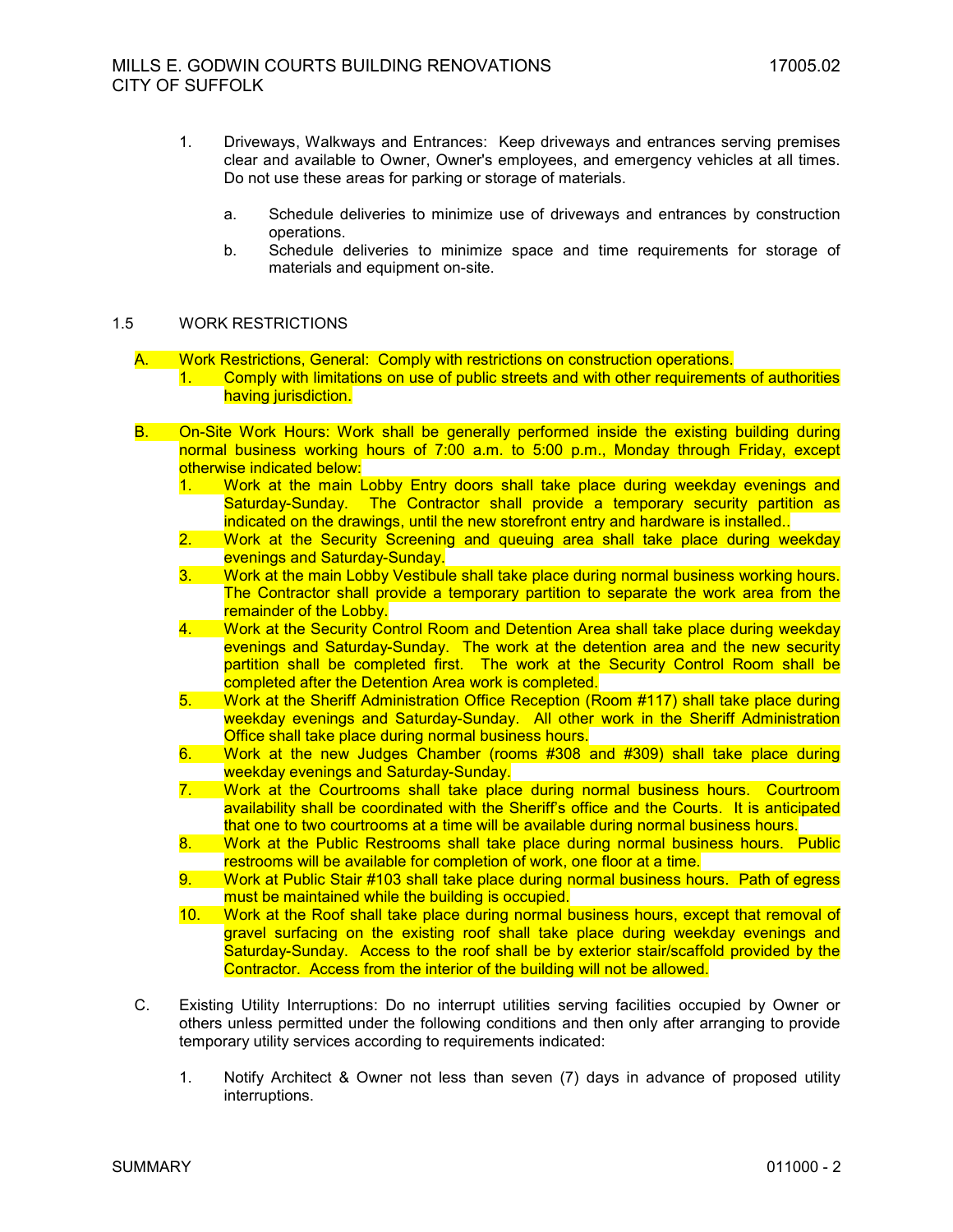# MILLS E. GODWIN COURTS BUILDING RENOVATIONS 17005.02 CITY OF SUFFOLK

- 2. Do not proceed with utility interruptions without Owner's written permission.
- D. Nonsmoking Building: Smoking is not permitted within the building or within 25 feet (8m) of entrances, operable windows, or outdoor air intakes.
- E. Restricted Substances: Use of tobacco products and other controlled substances within the existing building and on the Project site is not permitted.
- F. Employee Identification: Provide identification tags for Contractor personnel working on Project site. Require personnel to use identification tags at all times.
- G. Employee Screening: Comply with Owner's requirements for drug and background screening of Contractor personnel working on Project site. The Sheriff's Office will conduct background screening at no cost to the Contractor.
- H. Maintain list of approved screened personnel with Owner's representative.

## 1.6 COORDINATION WITH OCCUPANTS

- A. Full Owner Occupancy: Owner will occupy site and building during entire construction period. Cooperate with Owner during construction operations to minimize conflicts and facilitate Owner usage. Perform the Work so as not to interfere with Owner's day-to-day operations. Maintain existing exits unless otherwise indicated.
	- 1. Maintain access to existing walkways, corridors, and other adjacent occupied or used facilities. Do not close or obstruct walkways, corridors, or other occupied or used facilities without written permission from Owner and approval of authorities having jurisdiction.
	- 2. Notify Owner not less than 72 hours in advance of activities that will affect Owner's operations.
- B. Owner Limited Occupancy of Completed Areas of Construction: Owner reserves the right to occupy and to place and install equipment in completed portions of the Work, prior to Substantial Completion of the Work, provided such occupancy does not interfere with completion of the Work. Such placement of equipment and limited occupancy shall not constitute acceptance of the total Work.
	- 1. Architect will prepare a Certificate of Substantial Completion for each specific portion of the Work to be occupied prior to Owner acceptance of the completed Work.
	- 2. Obtain a Certificate of Occupancy from authorities having jurisdiction before limited Owner occupancy.
	- 3. Before limited Owner occupancy, mechanical and electrical systems shall be fully operational, and required tests and inspections shall be successfully completed. On occupancy, Owner will operate and maintain mechanical and electrical systems serving occupied portions of Work.
	- 4. On occupancy, Owner will assume responsibility for maintenance and custodial service for occupied portions of Work.

## 1.7 SPECIFICATION AND DRAWING CONVENTIONS

A. Specification Content: The Specifications use certain conventions for the style of language and the intended meaning of certain terms, words, and phrases when used in particular situations. These conventions are as follows: